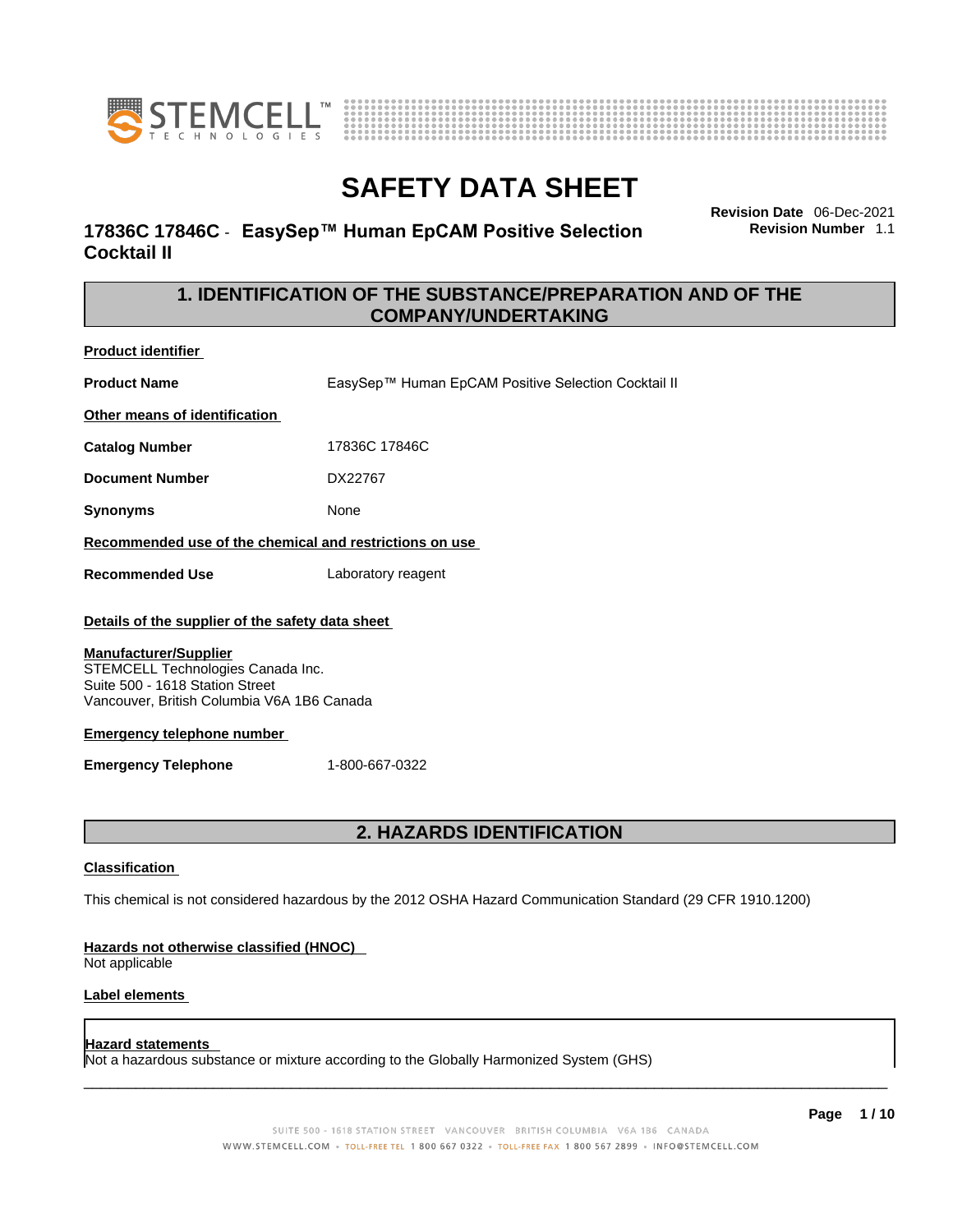



# \_\_\_\_\_\_\_\_\_\_\_\_\_\_\_\_\_\_\_\_\_\_\_\_\_\_\_\_\_\_\_\_\_\_\_\_\_\_\_\_\_\_\_\_\_\_\_\_\_\_\_\_\_\_\_\_\_\_\_\_\_\_\_\_\_\_\_\_\_\_\_\_\_\_\_\_\_\_\_\_\_\_\_\_\_\_\_\_\_\_\_\_\_ **Revision Date** 06-Dec-2021 **17836C 17846C** - **EasySep™ Human EpCAM Positive Selection Cocktail II**

The product contains no substances which at their given concentration, are considered to be hazardous to health.

**Appearance** Clear **Physical state** Liquid **Odor** No data available

**Revision Number** 1.1

**Other Information** 

Not applicable

**Unknown acute toxicity** 0 % of the mixture consists of ingredient(s) of unknown toxicity

0 % of the mixture consists of ingredient(s) of unknown acute oral toxicity

0 % of the mixture consists of ingredient(s) of unknown acute dermal toxicity

0 % of the mixture consists of ingredient(s) of unknown acute inhalation toxicity (gas)

0 % of the mixture consists of ingredient(s) of unknown acute inhalation toxicity (vapor)

0 % of the mixture consists of ingredient(s) of unknown acute inhalation toxicity (dust/mist)

#### **3. COMPOSITION/INFORMATION ON INGREDIENTS**

#### **Substance**

Not applicable.

#### **Mixture**

Not a hazardous substance or mixture according to the Globally Harmonized System (GHS)

\*The exact percentage (concentration) ofcomposition has been withheld as a trade secret.

### **4. FIRST AID MEASURES**

#### **Description of first aid measures**

| <b>Inhalation</b>   | Remove to fresh air.                                                                                                    |
|---------------------|-------------------------------------------------------------------------------------------------------------------------|
| Eye contact         | Rinse thoroughly with plenty of water for at least 15 minutes, lifting lower and upper eyelids.<br>Consult a physician. |
| <b>Skin contact</b> | Wash skin with soap and water.                                                                                          |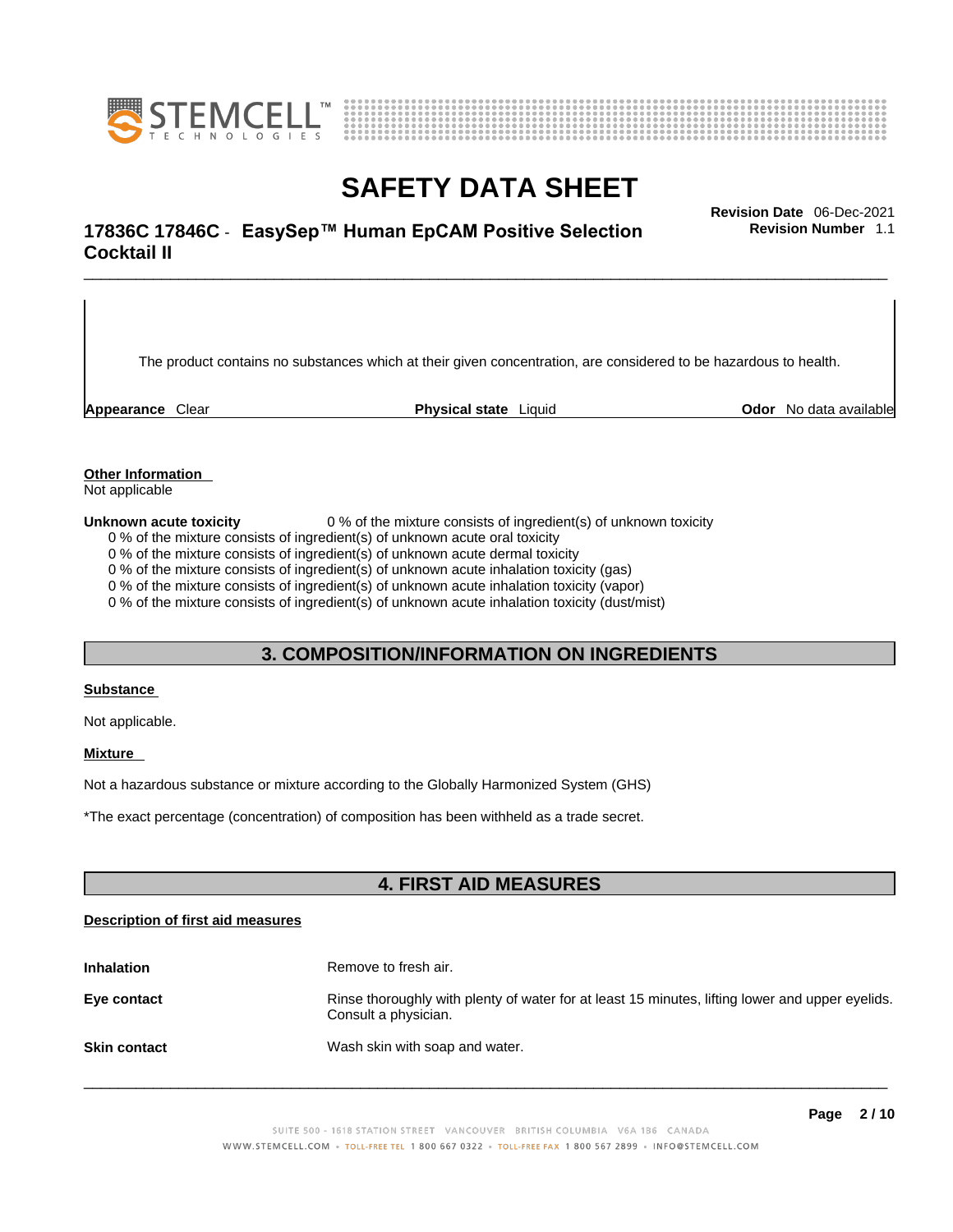



# \_\_\_\_\_\_\_\_\_\_\_\_\_\_\_\_\_\_\_\_\_\_\_\_\_\_\_\_\_\_\_\_\_\_\_\_\_\_\_\_\_\_\_\_\_\_\_\_\_\_\_\_\_\_\_\_\_\_\_\_\_\_\_\_\_\_\_\_\_\_\_\_\_\_\_\_\_\_\_\_\_\_\_\_\_\_\_\_\_\_\_\_\_ **Revision Date** 06-Dec-2021 **17836C 17846C** - **EasySep™ Human EpCAM Positive Selection Cocktail II**

**Revision Number** 1.1

| Ingestion                                                                                                 | Clean mouth with water and drink afterwards plenty of water.                                                                          |
|-----------------------------------------------------------------------------------------------------------|---------------------------------------------------------------------------------------------------------------------------------------|
| Most important symptoms and effects, both acute and delayed                                               |                                                                                                                                       |
| <b>Symptoms</b>                                                                                           | No information available.                                                                                                             |
|                                                                                                           | Indication of any immediate medical attention and special treatment needed                                                            |
| Note to physicians                                                                                        | Treat symptomatically.                                                                                                                |
|                                                                                                           | <b>5. FIRE-FIGHTING MEASURES</b>                                                                                                      |
| <b>Suitable Extinguishing Media</b>                                                                       | Use extinguishing measures that are appropriate to local circumstances and the<br>surrounding environment.                            |
| Unsuitable extinguishing media                                                                            | CAUTION: Use of water spray when fighting fire may be inefficient.                                                                    |
| Specific hazards arising from the<br>chemical                                                             | No information available.                                                                                                             |
| <b>Explosion data</b><br>Sensitivity to Mechanical Impact None.<br><b>Sensitivity to Static Discharge</b> | None.                                                                                                                                 |
| Special protective equipment for<br>fire-fighters                                                         | Firefighters should wear self-contained breathing apparatus and full firefighting turnout<br>gear. Use personal protection equipment. |
|                                                                                                           | <b>6. ACCIDENTAL RELEASE MEASURES</b>                                                                                                 |
|                                                                                                           | Personal precautions, protective equipment and emergency procedures                                                                   |
| <b>Personal precautions</b>                                                                               | Ensure adequate ventilation.                                                                                                          |
| <b>Environmental precautions</b>                                                                          |                                                                                                                                       |
| <b>Environmental precautions</b>                                                                          | See Section 12 for additional Ecological Information.                                                                                 |
| Methods and material for containment and cleaning up                                                      |                                                                                                                                       |

**Methods for containment** Prevent further leakage or spillage if safe to do so.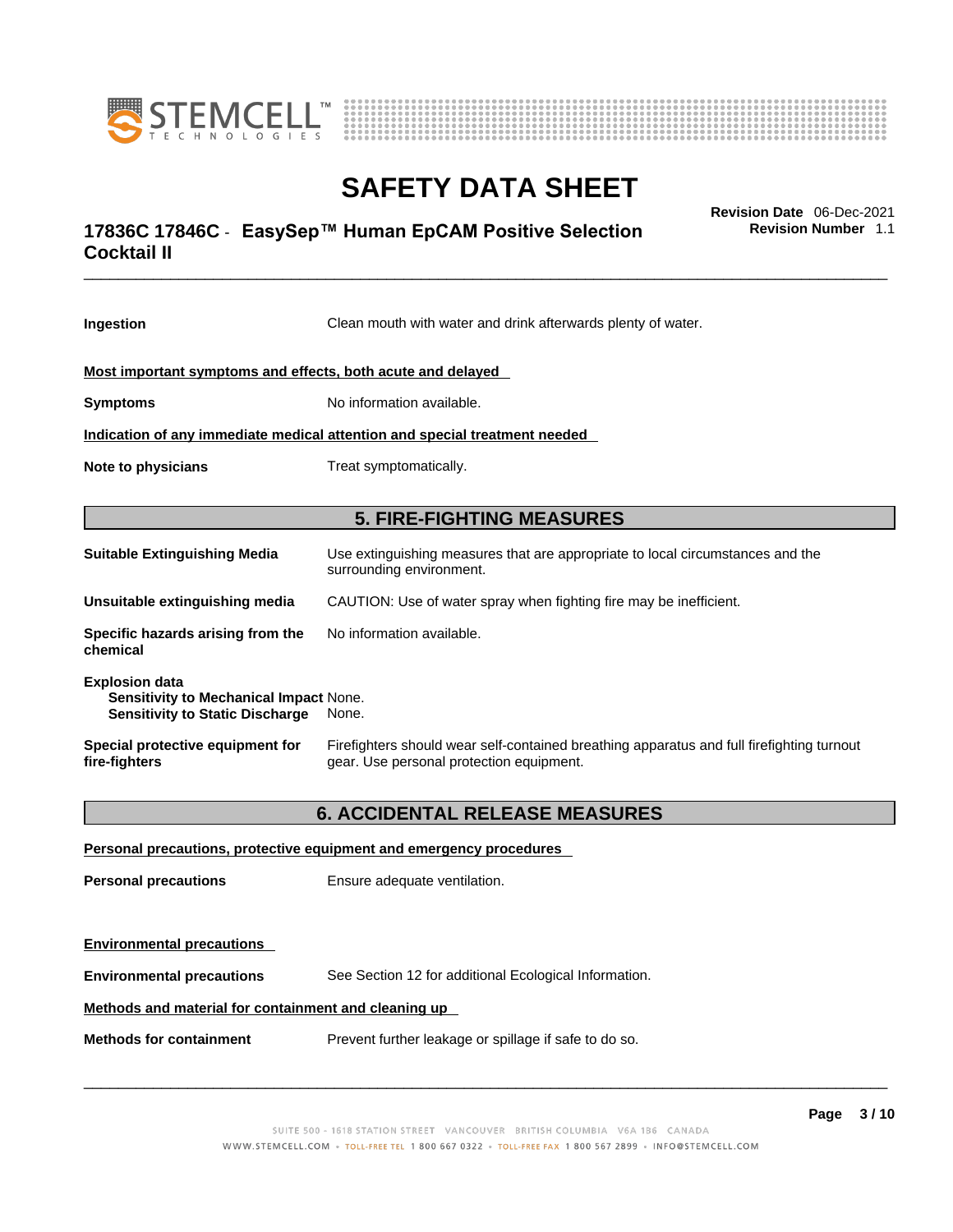



# \_\_\_\_\_\_\_\_\_\_\_\_\_\_\_\_\_\_\_\_\_\_\_\_\_\_\_\_\_\_\_\_\_\_\_\_\_\_\_\_\_\_\_\_\_\_\_\_\_\_\_\_\_\_\_\_\_\_\_\_\_\_\_\_\_\_\_\_\_\_\_\_\_\_\_\_\_\_\_\_\_\_\_\_\_\_\_\_\_\_\_\_\_ **Revision Date** 06-Dec-2021 **17836C 17846C** - **EasySep™ Human EpCAM Positive Selection Cocktail II**

**Revision Number** 1.1

| Methods for cleaning up         | Pick up and transfer to properly labeled containers.                                 |
|---------------------------------|--------------------------------------------------------------------------------------|
| Prevention of secondary hazards | Clean contaminated objects and areas thoroughly observing environmental regulations. |

### **7. HANDLING AND STORAGE**

| Advice on safe handling   | Handle in accordance with good industrial hygiene and safety practice.              |  |
|---------------------------|-------------------------------------------------------------------------------------|--|
|                           | Conditions for safe storage, including any incompatibilities                        |  |
| <b>Storage Conditions</b> | Store in accordance with information listed on the Product Information Sheet (PIS). |  |

### **8. EXPOSURE CONTROLS/PERSONAL PROTECTION**

#### **Control parameters**

**Precautions for safe handling**

**Exposure Limits** This product, as supplied, does not contain any hazardous materials with occupational exposure limits established by the region specific regulatory bodies.

#### **Appropriate engineering controls**

| Showers              |
|----------------------|
| Eyewash stations     |
| Ventilation systems. |
|                      |

**Individual protection measures, such as personal protective equipment Eye/face protection** No special protective equipment required. **Skin and body protection** No special protective equipment required. **Respiratory protection** No protective equipment is needed under normal use conditions. If exposure limits are exceeded or irritation is experienced, ventilation and evacuation may be required. **General hygiene considerations** Handle in accordance with good industrial hygiene and safety practice.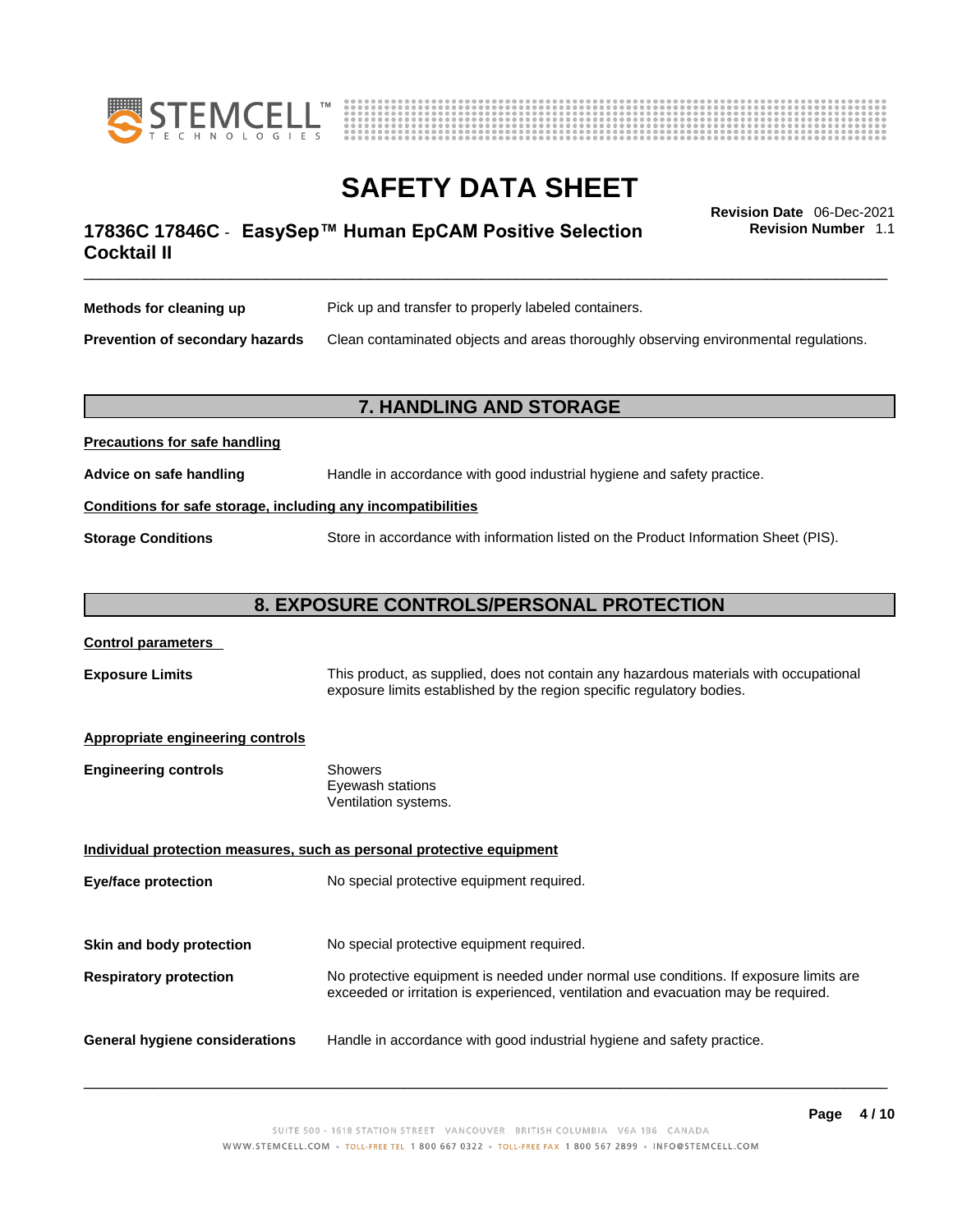



# \_\_\_\_\_\_\_\_\_\_\_\_\_\_\_\_\_\_\_\_\_\_\_\_\_\_\_\_\_\_\_\_\_\_\_\_\_\_\_\_\_\_\_\_\_\_\_\_\_\_\_\_\_\_\_\_\_\_\_\_\_\_\_\_\_\_\_\_\_\_\_\_\_\_\_\_\_\_\_\_\_\_\_\_\_\_\_\_\_\_\_\_\_ **Revision Date** 06-Dec-2021 **17836C 17846C** - **EasySep™ Human EpCAM Positive Selection Cocktail II**

**Revision Number** 1.1

| 9. PHYSICAL AND CHEMICAL PROPERTIES                                            |                                     |                  |  |
|--------------------------------------------------------------------------------|-------------------------------------|------------------|--|
|                                                                                |                                     |                  |  |
| Information on basic physical and chemical properties<br><b>Physical state</b> | Liquid                              |                  |  |
| <b>Appearance</b>                                                              | Clear                               |                  |  |
| Color                                                                          | No information available            |                  |  |
| Odor                                                                           | No data available                   |                  |  |
| <b>Odor threshold</b>                                                          | No data available                   |                  |  |
| <b>Property</b>                                                                | Values                              | Remarks • Method |  |
| рH                                                                             | No data available                   | None known       |  |
| Melting point / freezing point                                                 | No data available                   | None known       |  |
| <b>Boiling point / boiling range</b>                                           | No data available                   | None known       |  |
| <b>Flash point</b>                                                             | No data available                   | None known       |  |
| <b>Evaporation rate</b>                                                        | No data available                   | None known       |  |
| Flammability (solid, gas)                                                      | No data available                   | None known       |  |
| <b>Flammability Limit in Air</b>                                               |                                     | None known       |  |
| <b>Upper flammability limit:</b>                                               | No data available                   |                  |  |
| Lower flammability limit:                                                      | No data available                   |                  |  |
| Vapor pressure                                                                 | No data available                   | None known       |  |
| <b>Vapor density</b>                                                           | No data available                   | None known       |  |
| <b>Relative density</b>                                                        | No data available                   | None known       |  |
| <b>Water solubility</b>                                                        | No data available                   | None known       |  |
| Solubility in other solvents                                                   | No data available                   | None known       |  |
| <b>Partition coefficient</b>                                                   | No data available                   | None known       |  |
| <b>Autoignition temperature</b>                                                | No data available                   | None known       |  |
| <b>Decomposition temperature</b>                                               | No data available                   | None known       |  |
| <b>Kinematic viscosity</b>                                                     | No data available                   | None known       |  |
| <b>Dynamic viscosity</b>                                                       | No data available                   | None known       |  |
| <b>Explosive properties</b>                                                    | No data available                   |                  |  |
| <b>Oxidizing properties</b>                                                    | No information available            |                  |  |
| <b>Other Information</b>                                                       |                                     |                  |  |
| Softening point                                                                | No information available            |                  |  |
| <b>Molecular weight</b>                                                        | No information available            |                  |  |
| <b>Molecular formula</b>                                                       | No information available            |                  |  |
| <b>VOC Content (%)</b>                                                         | No information available            |                  |  |
| <b>Liquid Density</b>                                                          | No information available            |                  |  |
| <b>Bulk density</b>                                                            | No information available            |                  |  |
|                                                                                | <b>10. STABILITY AND REACTIVITY</b> |                  |  |
|                                                                                |                                     |                  |  |

**Reactivity No information available.** 

**Chemical stability** Stable under recommended transport or storage conditions.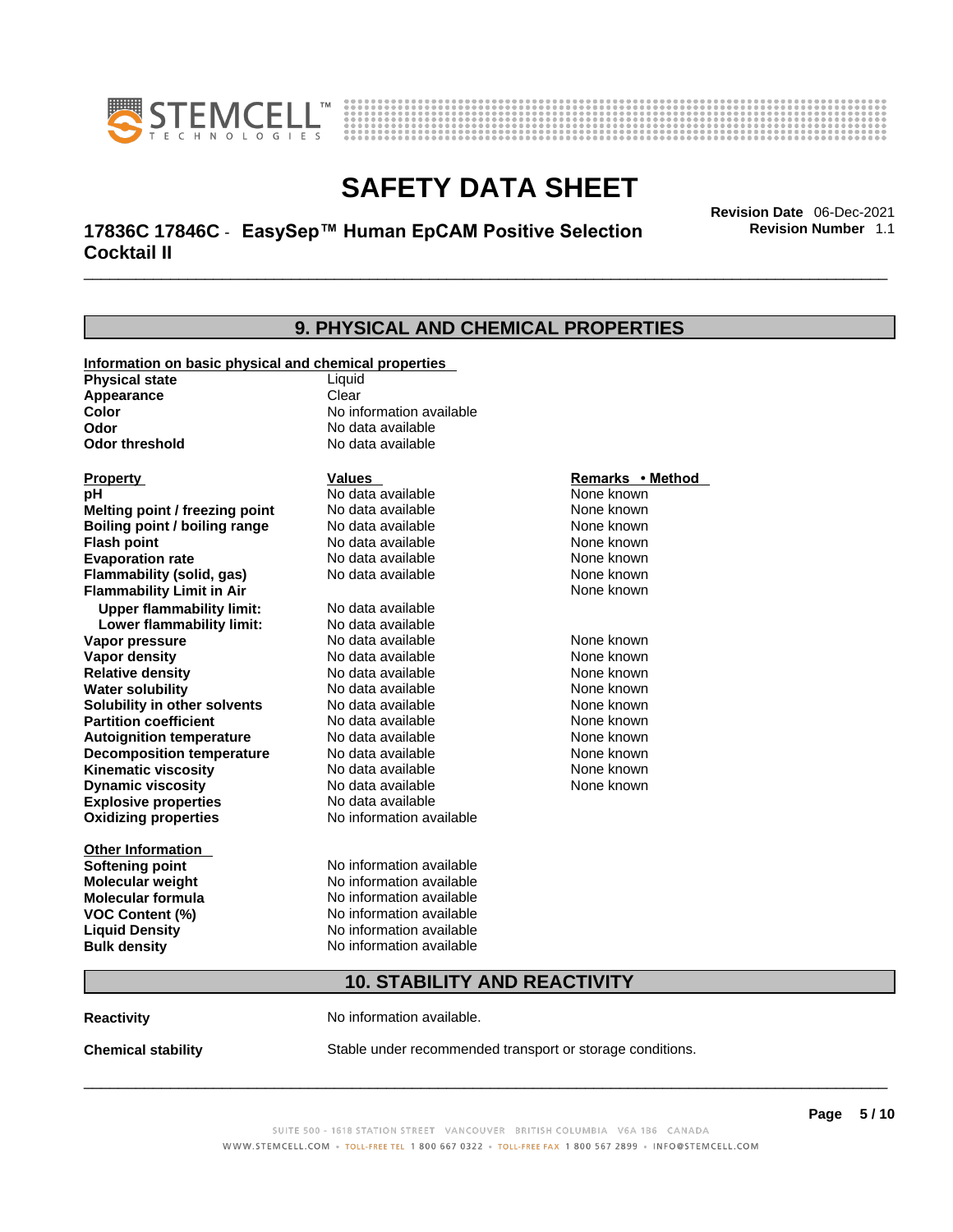



# \_\_\_\_\_\_\_\_\_\_\_\_\_\_\_\_\_\_\_\_\_\_\_\_\_\_\_\_\_\_\_\_\_\_\_\_\_\_\_\_\_\_\_\_\_\_\_\_\_\_\_\_\_\_\_\_\_\_\_\_\_\_\_\_\_\_\_\_\_\_\_\_\_\_\_\_\_\_\_\_\_\_\_\_\_\_\_\_\_\_\_\_\_ **Revision Date** 06-Dec-2021 **17836C 17846C** - **EasySep™ Human EpCAM Positive Selection Cocktail II**

**Revision Number** 1.1

| <b>Possibility of hazardous reactions</b> None under normal processing. |                                                                            |
|-------------------------------------------------------------------------|----------------------------------------------------------------------------|
| <b>Conditions to avoid</b>                                              | None known based on information supplied.                                  |
| Incompatible materials                                                  | None known based on information supplied.                                  |
|                                                                         | Hazardous decomposition products None known based on information supplied. |

**11. TOXICOLOGICAL INFORMATION** 

#### **Information on likely routes of exposure**

#### **Product Information**

| Ingestion           | Specific test data for the substance or mixture is not available. |
|---------------------|-------------------------------------------------------------------|
| <b>Skin contact</b> | Specific test data for the substance or mixture is not available. |
| Eye contact         | Specific test data for the substance or mixture is not available. |
| <b>Inhalation</b>   | Specific test data for the substance or mixture is not available. |

**Symptoms** No information available.

**Numerical measures of toxicity**

**Acute toxicity**

**Unknown acute toxicity** 0 % of the mixture consists of ingredient(s) of unknown toxicity

0 % of the mixture consists of ingredient(s) of unknown acute oral toxicity

0 % of the mixture consists of ingredient(s) of unknown acute dermal toxicity

0 % of the mixture consists of ingredient(s) of unknown acute inhalation toxicity (gas)

0 % of the mixture consists of ingredient(s) of unknown acute inhalation toxicity (vapor)

0 % of the mixture consists of ingredient(s) of unknown acute inhalation toxicity (dust/mist) Product Information

#### **Delayed and immediate effects as well as chronic effects from short and long-term exposure**

| <b>Skin corrosion/irritation</b> | ™No informa<br>mation available. |
|----------------------------------|----------------------------------|
| Product.<br>: Information        |                                  |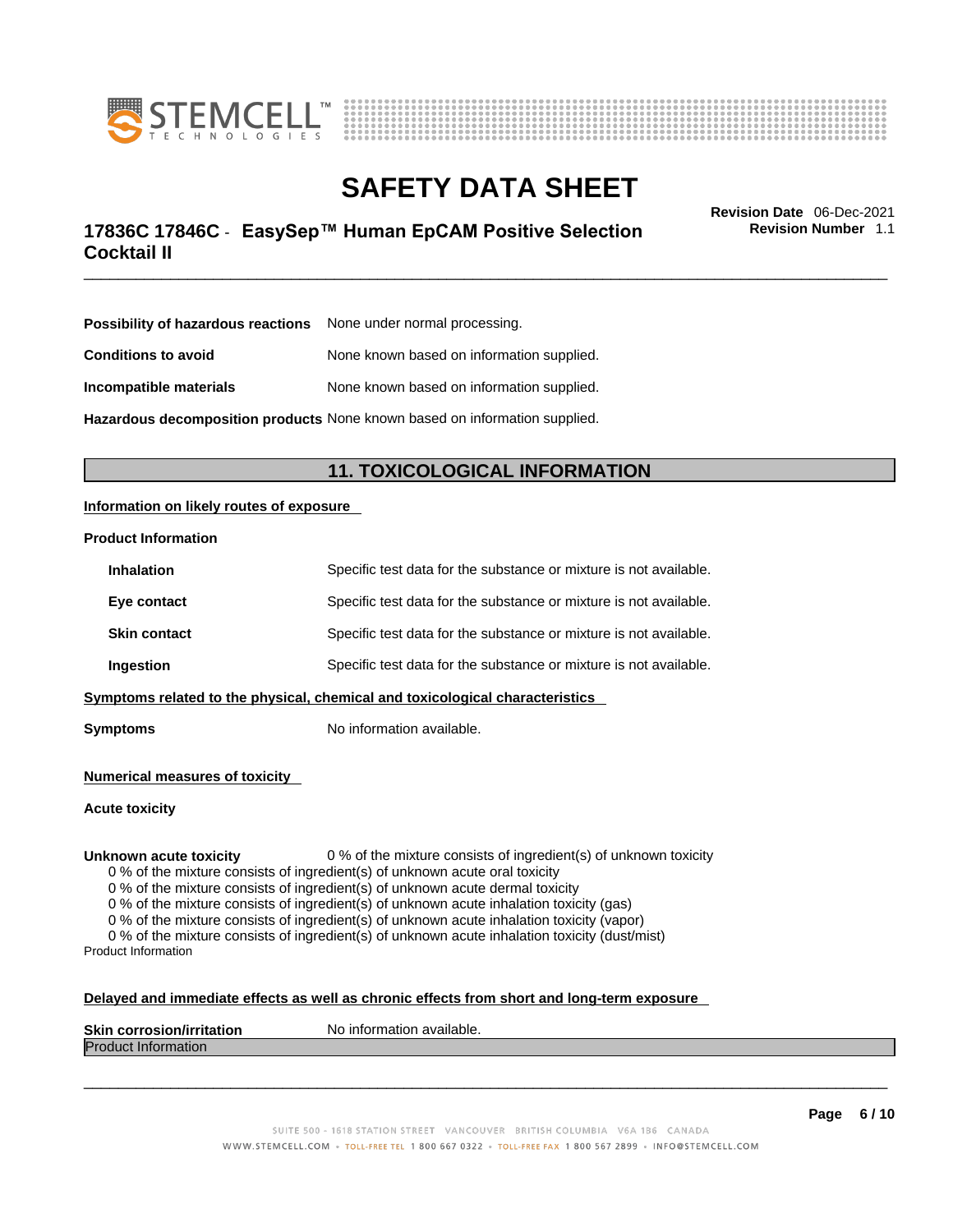



# \_\_\_\_\_\_\_\_\_\_\_\_\_\_\_\_\_\_\_\_\_\_\_\_\_\_\_\_\_\_\_\_\_\_\_\_\_\_\_\_\_\_\_\_\_\_\_\_\_\_\_\_\_\_\_\_\_\_\_\_\_\_\_\_\_\_\_\_\_\_\_\_\_\_\_\_\_\_\_\_\_\_\_\_\_\_\_\_\_\_\_\_\_ **Revision Date** 06-Dec-2021 **17836C 17846C** - **EasySep™ Human EpCAM Positive Selection Cocktail II**

**Revision Number** 1.1

| Serious eye damage/eye irritation        | No information available.  |
|------------------------------------------|----------------------------|
| <b>Product Information</b>               |                            |
| <b>Respiratory or skin sensitization</b> | No information available.  |
| <b>Product Information</b>               |                            |
| Germ cell mutagenicity                   | No information available.  |
| <b>Product Information</b>               |                            |
| Carcinogenicity                          | No information available.  |
| <b>Reproductive toxicity</b>             | No information available.  |
|                                          | <b>Product Information</b> |
| STOT - single exposure                   | No information available.  |
|                                          | <b>Product Information</b> |
| <b>STOT - repeated exposure</b>          | No information available.  |
|                                          | <b>Product Information</b> |
| <b>Aspiration hazard</b>                 | No information available.  |

### **12. ECOLOGICAL INFORMATION**

| <b>Ecotoxicity</b>                   | <b>Product Information</b>         |
|--------------------------------------|------------------------------------|
|                                      |                                    |
| <b>Persistence and degradability</b> | No information available.          |
| <b>Bioaccumulation</b>               | There is no data for this product. |
| Other adverse effects                | No information available.          |

### **13. DISPOSAL CONSIDERATIONS**

| Waste treatment methods                |                                                                                                                    |
|----------------------------------------|--------------------------------------------------------------------------------------------------------------------|
| Waste from residues/unused<br>products | Dispose of in accordance with local regulations. Dispose of waste in accordance with<br>environmental legislation. |
| Contaminated packaging                 | Do not reuse empty containers.                                                                                     |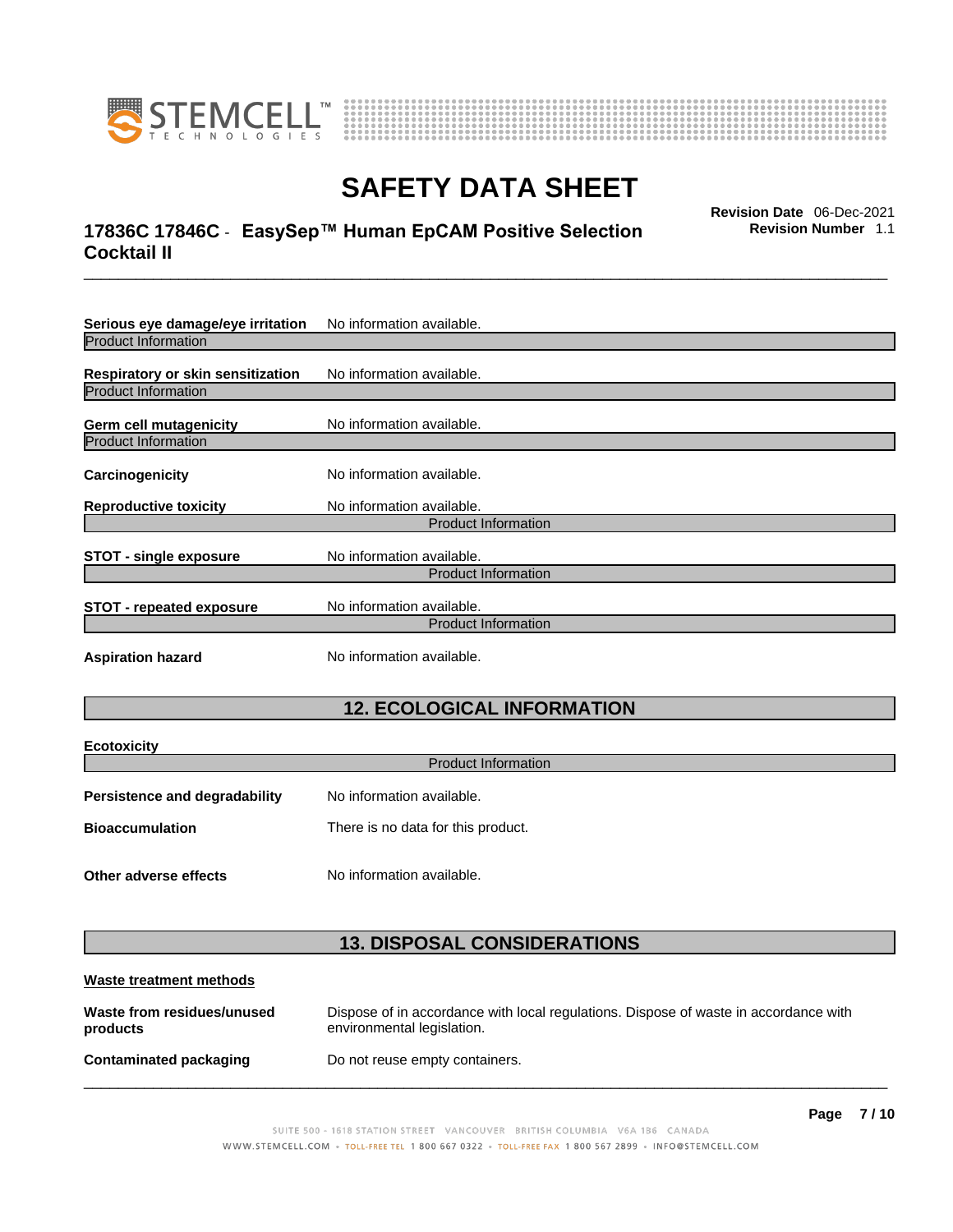



\_\_\_\_\_\_\_\_\_\_\_\_\_\_\_\_\_\_\_\_\_\_\_\_\_\_\_\_\_\_\_\_\_\_\_\_\_\_\_\_\_\_\_\_\_\_\_\_\_\_\_\_\_\_\_\_\_\_\_\_\_\_\_\_\_\_\_\_\_\_\_\_\_\_\_\_\_\_\_\_\_\_\_\_\_\_\_\_\_\_\_\_\_ **Revision Date** 06-Dec-2021 **17836C 17846C** - **EasySep™ Human EpCAM Positive Selection Cocktail II** 

**Revision Number** 1.1

### **14. TRANSPORT INFORMATION**

| DOT         | Not regulated |
|-------------|---------------|
| <b>TDG</b>  | Not regulated |
| <b>MEX</b>  | Not regulated |
| ICAO (air)  | Not regulated |
| IATA        | Not regulated |
| <b>IMDG</b> | Not regulated |
| RID         | Not regulated |
| ADR         | Not regulated |
| ADN         | Not regulated |

### **15. REGULATORY INFORMATION**

| <b>International Inventories</b> |                 |
|----------------------------------|-----------------|
| TSCA                             | Complies        |
| <b>DSL/NDSL</b>                  | Complies        |
| <b>EINECS/ELINCS</b>             | Complies        |
| ENCS                             | Does not comply |
| <b>IECSC</b>                     | Complies        |
| KECL                             | Complies        |
| PICCS                            | Complies        |
| AICS                             | Complies        |
|                                  |                 |

 **Legend:** 

 **TSCA** - United States Toxic Substances Control Act Section 8(b) Inventory

 **DSL/NDSL** - Canadian Domestic Substances List/Non-Domestic Substances List

 **EINECS/ELINCS** - European Inventory of Existing Chemical Substances/European List of Notified Chemical Substances

- **ENCS**  Japan Existing and New Chemical Substances
- **IECSC**  China Inventory of Existing Chemical Substances
- **KECL**  Korean Existing and Evaluated Chemical Substances
- **PICCS**  Philippines Inventory of Chemicals and Chemical Substances
- **AICS**  Australian Inventory of Chemical Substances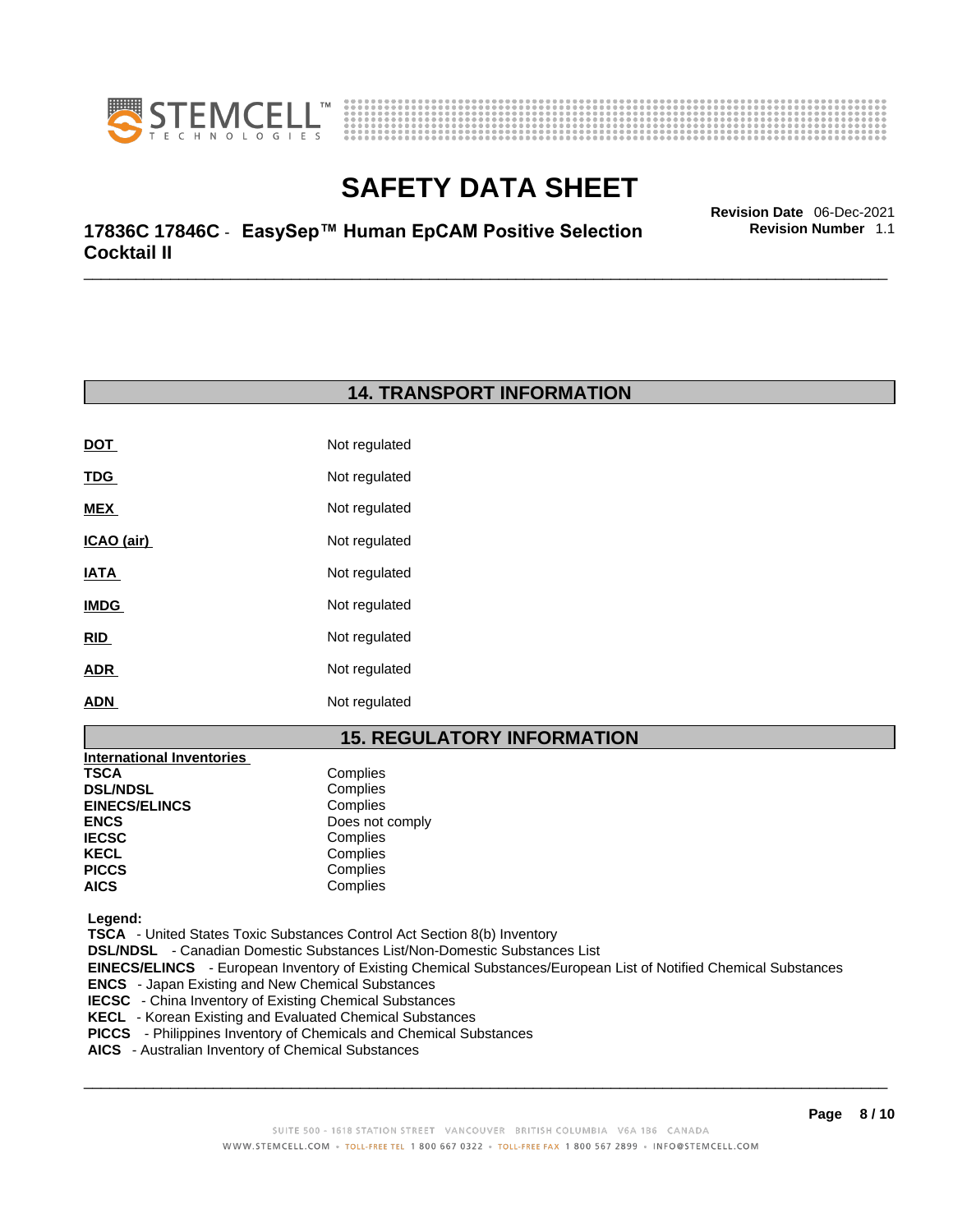



# \_\_\_\_\_\_\_\_\_\_\_\_\_\_\_\_\_\_\_\_\_\_\_\_\_\_\_\_\_\_\_\_\_\_\_\_\_\_\_\_\_\_\_\_\_\_\_\_\_\_\_\_\_\_\_\_\_\_\_\_\_\_\_\_\_\_\_\_\_\_\_\_\_\_\_\_\_\_\_\_\_\_\_\_\_\_\_\_\_\_\_\_\_ **Revision Date** 06-Dec-2021 **17836C 17846C** - **EasySep™ Human EpCAM Positive Selection Cocktail II**

**Revision Number** 1.1

#### **US Federal Regulations**

#### **SARA 313**

Section 313 of Title III of the Superfund Amendments and Reauthorization Act of 1986 (SARA). This product does not contain any chemicals which are subject to the reporting requirements of the Act and Title 40 of the Code of Federal Regulations, Part 372.

| SARA 311/312 Hazard Categories    |    |  |
|-----------------------------------|----|--|
| Acute health hazard               | N٥ |  |
| <b>Chronic Health Hazard</b>      | No |  |
| Fire hazard                       | No |  |
| Sudden release of pressure hazard | No |  |
| <b>Reactive Hazard</b>            | No |  |
|                                   |    |  |

#### **CWA** (Clean Water Act)

This product does not contain any substances regulated as pollutants pursuant to the Clean Water Act (40 CFR 122.21 and 40 CFR 122.42).

#### **CERCLA**

This material, as supplied, does not contain any substances regulated as hazardous substances under the Comprehensive Environmental Response Compensation and Liability Act (CERCLA) (40 CFR 302) or the Superfund Amendments and Reauthorization Act (SARA) (40 CFR 355). There may be specific reporting requirements at the local, regional, or state level pertaining to releases of this material.

#### **US State Regulations**

#### **California Proposition 65**

This product does not contain any Proposition 65 chemicals.

#### **U.S. State Right-to-Know Regulations**

#### **US State Regulations**

| Chemical name            | New Jersey | <b>Massachusetts</b> | Pennsylvania |
|--------------------------|------------|----------------------|--------------|
| Water                    |            |                      |              |
| 7732-18-5                |            |                      |              |
| Sodium Phosphate Dibasic |            |                      |              |
| 7558-79-4                |            |                      |              |

#### **U.S. EPA Label Information**

#### **EPA Pesticide Registration Number** Not applicable